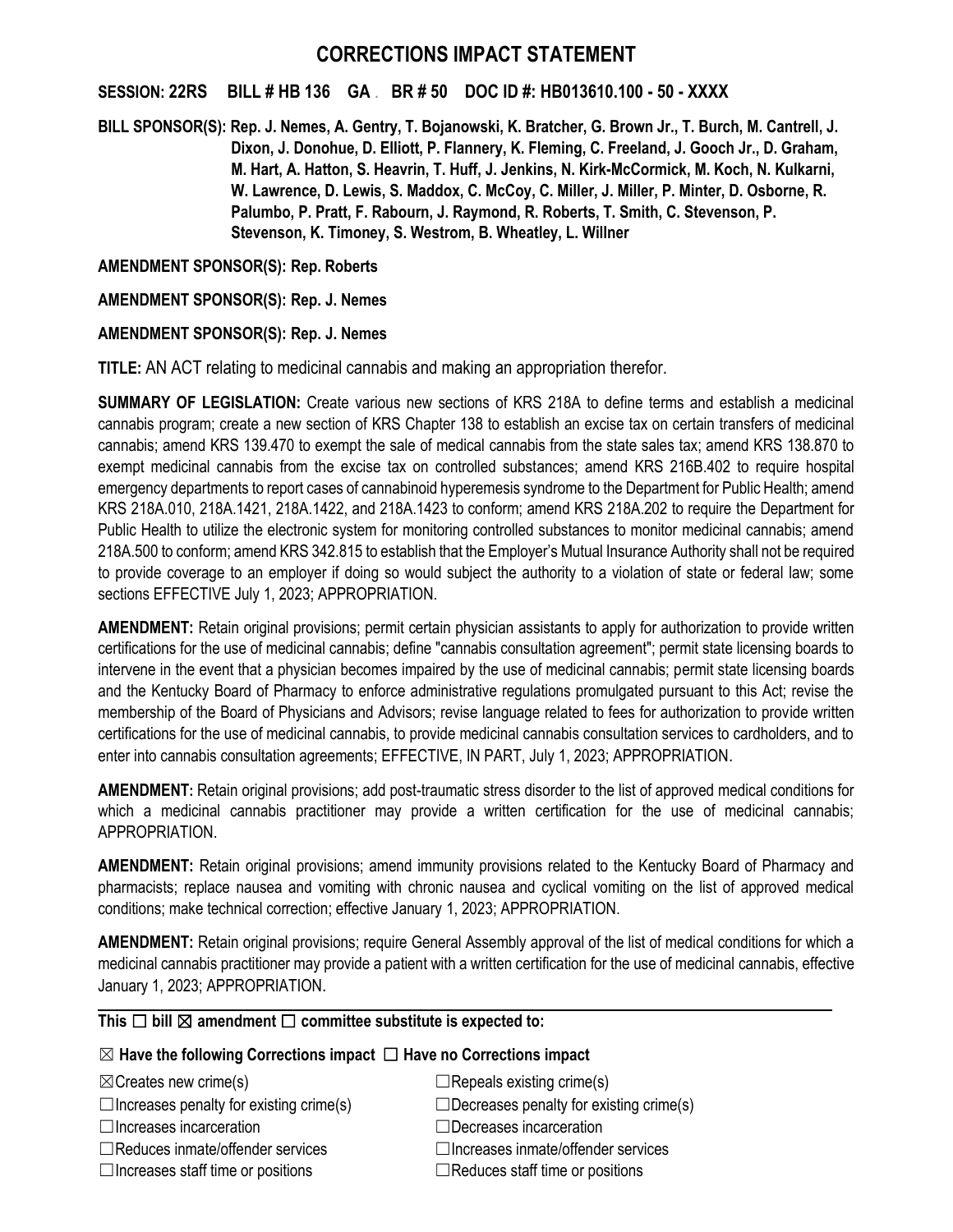$\boxtimes$ Changes elements of offense for existing crime(s) ☐Otherwise impacts incarceration (Explain) .

**STATE IMPACT:** Class A, B, & C felonies are based on an average daily prison rate of \$97.60. Community Custody Class C and most Class D felons are housed in one of seventy-four (74) full service or regional jails for up to five (5) years. Department of Corrections' cost to incarcerate a felony inmate in a jail is \$35.43 per day, which includes \$31.34 per diem, medical costs, & central office administrative costs (substance abuse treatment not included).\*

**Projected Impact:**  $\Box$  NONE  $\boxtimes$  MINIMAL to MODERATE (< \$1 million)  $\Box$  SIGNIFICANT (> \$1 million)

The legislation establishes regulations for medicinal cannabis. At a felony level, the impact to the Department of Corrections from the legislation is expected to be minimal to moderate.

Medicinal cannabis, under the legislation, is exempted from the criminal offenses of possession of marijuana, trafficking in marijuana, and cultivation of marijuana.

The legislation prescribes disqualifiers for felony convictions for certain positions within the medicinal cannabis regulatory structure. Individuals convicted of a disqualifying felony would not be eligible for a medicinal cannabis registry identification card. Disqualifying felonies are violent offenses, controlled substance sentences completed within the last five (5) years. Controlled substance offenses that would have been prevented by the current legislation and other state/federal convictions are excluded from the definition of disqualifying felonies.

The legislation adds monitoring of medicinal cannabis to the state's electronic system for monitoring controlled substances.

The elements of several offenses are modified to exclude actions that are authorized within the legislation for medicinal cannabis:

- KRS 218A.1421 Trafficking in Marijuana penalty range from Class A misdemeanor to a Class B felony depending on amounts and number of offenses.
- KRS 218A.1422 Possession of Marijuana Class B misdemeanor.
- KRS 218A.1423 Cultivation of Marijuana penalty range from Class A misdemeanor to a Class C felony depending on amounts and number of offenses.
- KRS 218A.500 Possession of Drug Paraphernalia Class A misdemeanor.

Class D and Community Custody Class C offenders for Cultivating of Marijuana or Trafficking in Marijuana are eligible to be housed at a county jail facility at a cost to incarcerate of \$35.43 per day, while non-Community Custody Class C and Class B level offenders are housed at a prison facility at the higher rate of \$97.60 per day.

- Currently the Department of Corrections has 510 inmates incarcerated on marijuana related offenses:
	- 361 Trafficking in Marijuana,
	- 53 Cultivating Marijuana, and
	- 96 Possession convictions. (*Note: offenders may be incarcerated for other offenses or have multiple offenses*.)
- There are 5,003 community offenders on supervision for marijuana related offenses:
	- 1,931 Trafficking in Marijuana,
	- 366 Cultivating Marijuana, and
	- 2,706 Possession of Marijuana convictions.
- AOC records for FY 2021 reflect 289 Class D, sixty-one (61) Class C, and three (3) Class B felony convictions for marijuana related offenses. (*Includes inchoate offenses*.)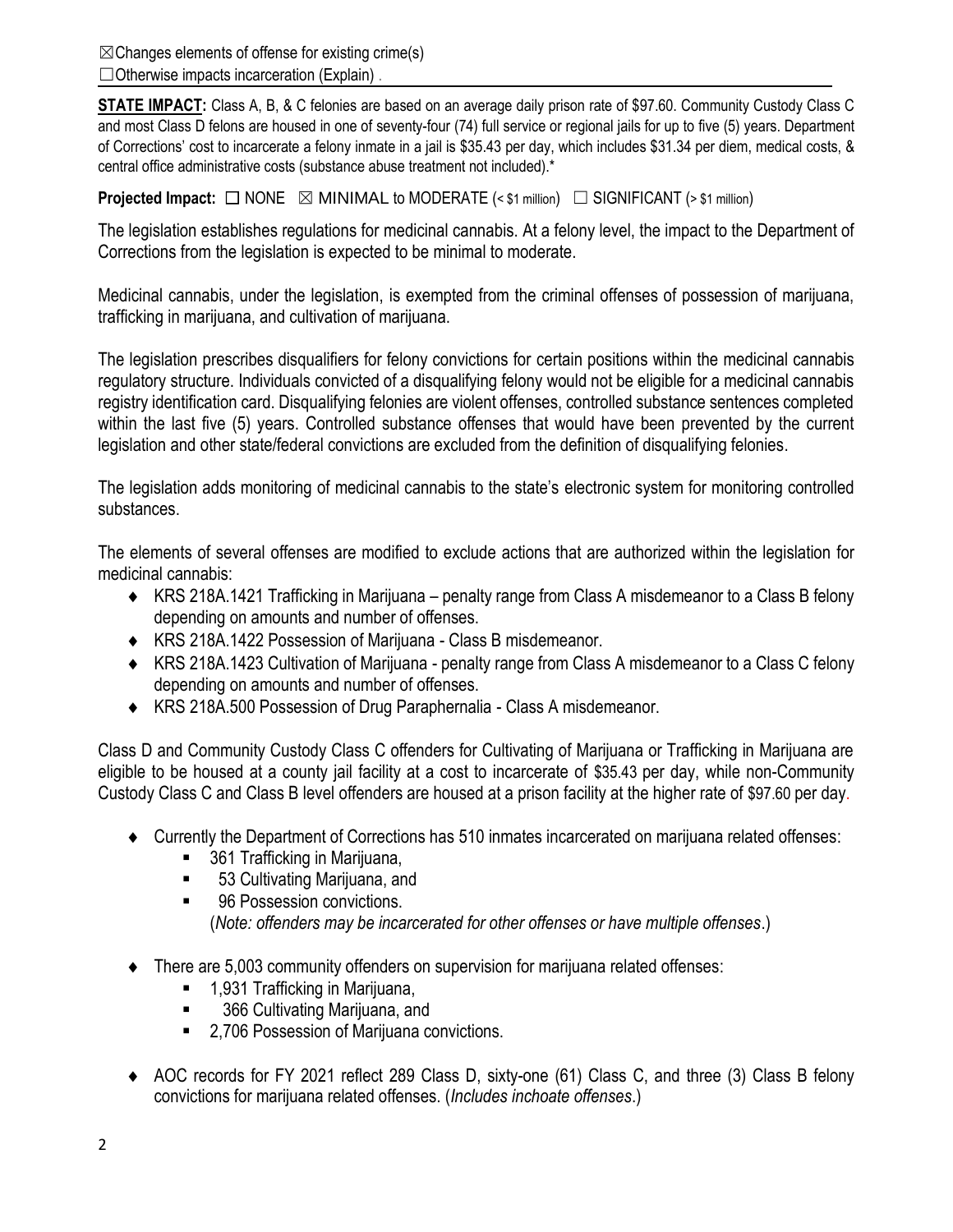Legalization of medical marijuana may potentially reduce the number of marijuana related convictions and corresponding incarceration and supervision costs surrounding these offenses, as a certain number of individuals who currently possess or cultivate marijuana in violation of the law could legally do so under a medicinal cannabis registration. That number cannot be determined because it is unknown how many people would qualify for medical cannabis.

The statutory changes would have an impact on supervision of offenders, substance abuse treatment, and drug testing/monitoring.

#### Cost to Incarcerate

| 10 Class B Felons cost KY \$3,562,391.76 to \$7,124,783.52<br>100 Class B Felons cost KY \$35,623,917.60 to \$71,247,835.20 |
|-----------------------------------------------------------------------------------------------------------------------------|
| 10 Class C Felons cost KY \$1,781,195.88 to \$3,562,391.76<br>100 Class C Felons cost KY \$17,811,958.80 to \$35,623,917.60 |
| 10 Class D Felons cost KY \$129,318.61 to \$646,593.03<br>100 Class D Felons cost KY \$1,293,186.06 to \$6,465,930.31       |
|                                                                                                                             |

**LOCAL IMPACT:** Local governments are responsible for the cost of incarcerating individuals charged with Class A or B misdemeanors and felony defendants until disposition of the case. The estimated impact will be based on the \$35.43 cost to incarcerate for the Department of Corrections, including \$31.34 per diem and medical that DOC pays jails to house felony offenders. This cost to incarcerate may not be the actual housing cost for the jail.\*

**Projected Impact:**  $\Box$  NONE  $\boxtimes$  MINIMAL to MODERATE (< \$1 million)  $\Box$  SIGNIFICANT (> \$1 million)

The estimated impact to local corrections under this legislation would be in the minimal to moderate range.

Medicinal cannabis as established in this legislation may reduce the number misdemeanor convictions for possession, trafficking, and/or cultivating marijuana.

- AOC records for FY2021 show a total of 9,141 misdemeanor marijuana related convictions.
	- Of those, 8,249 convictions were specific to Possession of Marijuana.
- Individuals on community supervision under the Department of Corrections:
	- 2,706 supervised offenders with a conviction for Possession of Marijuana, and
	- 613 supervised offenders with misdemeanor Trafficking or Cultivating Marijuana convictions. (*Note: offenders may have convictions for multiple offenses*.)

The legislation creates a misdemeanor offense for breach of confidentiality of information. The number of convictions generated by this offense is expected to be limited with minimal impact to local corrections.

It is not possible to determine how many people would qualify for medical cannabis as authorized under this bill.

Any reduction in the number of convictions or incarceration stemming from marijuana offenses would be a cost savings to counties. A reduction of criminal charges at the felony level would reduce state inmates in jail beds, but would also reduce the amount of revenue in the form of \$31.34 per diem paid to local detention facilities for housing state inmates.

### Cost to Incarcerate

**PROJECTED IMPACT FROM AMENDMENTS:**

A Class A misdemeanor is 90 days to 1 year in jail. 10 Class A misdemeanants: \$31,886.78 to \$129,318.61 1 Class A misdemeanant: \$3,188.68 to \$12,931.86 100 Class A misdemeanants: \$318,867.80 to \$1,293,186.06

A Class B misdemeanor is up to 90 days in jail. 10 Class B misdemeanants: up to \$31,886.78<br>1 Class B misdemeanant: up to \$3,188.68 100 Class B misdemeanants: up to \$318,867.8 100 Class B misdemeanants: up to \$318,867.80